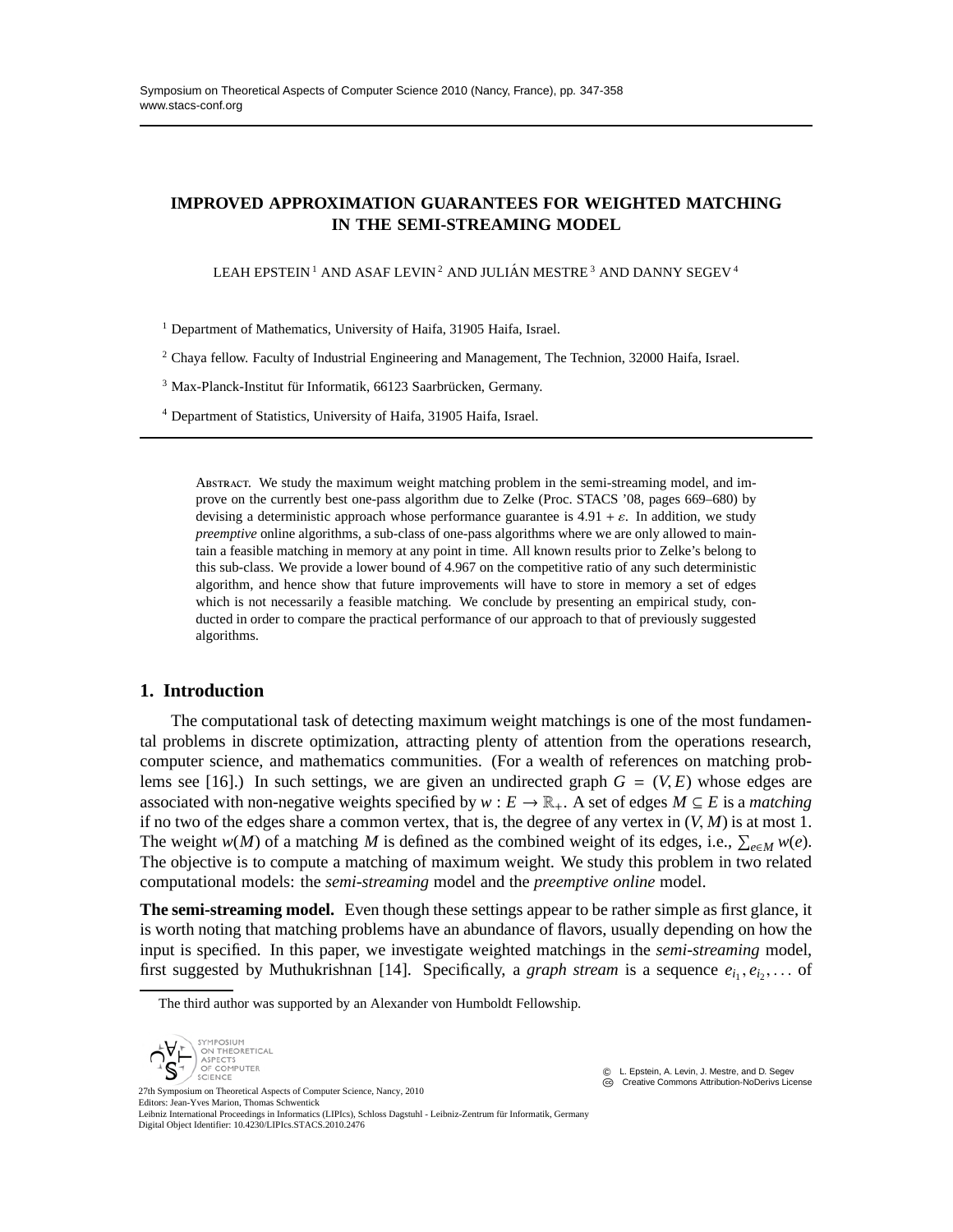distinct edges, where  $e_{i_1}, e_{i_2}, \ldots$  is an arbitrary permutation of *E*. When an algorithm is processing the stream, edges are revealed sequentially, one at a time. Letting  $n = |V|$  and  $m = |E|$ , efficiency in this model is measured by the space  $S(n, m)$  a graph algorithm uses, the time  $T(n, m)$  it requires to process each edge, and the number of passes *P*(*n*, *m*) it makes over the input stream. Throughout the paper, however, we focus on one-pass algorithms, that is,  $P(n, m) = 1$ . The main restriction is that the space  $S(n, m)$  is limited to  $O(n \cdot \text{polylog}(n))$  bits of memory. We refer the reader to a number of recent papers [14, 4, 5, 2, 12] and to the references therein for a detailed literature review.

**Online version.** Online matching has previously been modeled as follows [9]. Edges are presented one by one to the algorithm, along with their weight. Once an edge is presented, we must make an irrevocable decision, whether to accept it or not. An edge may be accepted only if its addition to the set of previously accepted edges forms a feasible matching. In other words, an algorithm must keep a matching at all times, and its final output consists of all edges which were ever accepted. In this model, it is easy to verify that the competitive ratio of any (deterministic or randomized) algorithm exceeds any function of the number of vertices, meaning that no competitive algorithm exists. However, if all weights are equal, a greedy approach which accepts an edge whenever possible, has a competitive ratio of 2, which is best possible for deterministic algorithms [9].

Similarly to other online settings (such as call control problems [6]), a preemptive model can be defined, allowing us to remove a previously accepted edge from the current matching at any point in time; this event is called *preemption*. Nevertheless, an edge which was either rejected or preempted cannot be inserted to the matching later on. We point out that other types of online matching problems were studied as well [9, 7, 10, 1].

**Comparison between the models.** Both one-pass semi-streaming algorithms and online algorithms perform a single scan of the input. However, unlike semi-streaming algorithms, online algorithms are allowed to concurrently utilize memory for two different purposes. The first purpose is obviously to maintain the current solution, which must always be a feasible matching, implying that the memory size of this nature is bounded by the maximal size of a matching. The second purpose is to keep track of arbitrary information regarding the past, without any concrete bound on the size of memory used. Therefore, in theory, online algorithms are allowed to use much larger memory than is allowed in the semi-streaming model. Moreover, although this possibility is rarely used, online algorithms may perform exponential time computations whenever a new piece of input is revealed. On the other hand, a semi-streaming algorithm may re-insert an edge to the current solution, even if it has been temporarily removed, as long as this edge was kept in memory. This extra power is not allowed for online (preemptive) algorithms, making them inferior in this sense in comparison to their semi-streaming counterparts.

Previous work. Feigenbaum et al. [4] were the first to study matching problems under similar assumptions. Their main results in this context were a semi-streaming algorithm that computes a  $(3/2 + \varepsilon)$ -approximation in  $O(\log(1/\varepsilon)/\varepsilon)$  passes for maximum cardinality matching in bipartite graphs, as well as a one-pass 6-approximation for maximum weighted matching in arbitrary graphs. Later on, McGregor [12] improved on these findings, to obtain performance guarantees of  $(1 + \varepsilon)$ and  $(2 + \varepsilon)$  for the maximum cardinality and maximum weight versions, respectively, being able to handle arbitrary graphs with only a constant number of passes (depending on  $1/\varepsilon$ ). In addition, McGregor [12] tweaked the one-pass algorithm of Feigenbaum et al. into achieving a ratio of 5.828. Finally, Zelke [17] has recently attained an improved approximation factor of 5.585, which stands as the currently best one-pass algorithm. Note that the 6-approximation algorithm in [4] and the 5.828 approximation algorithm in [12] are preemptive online algorithms. On the other hand, the algorithm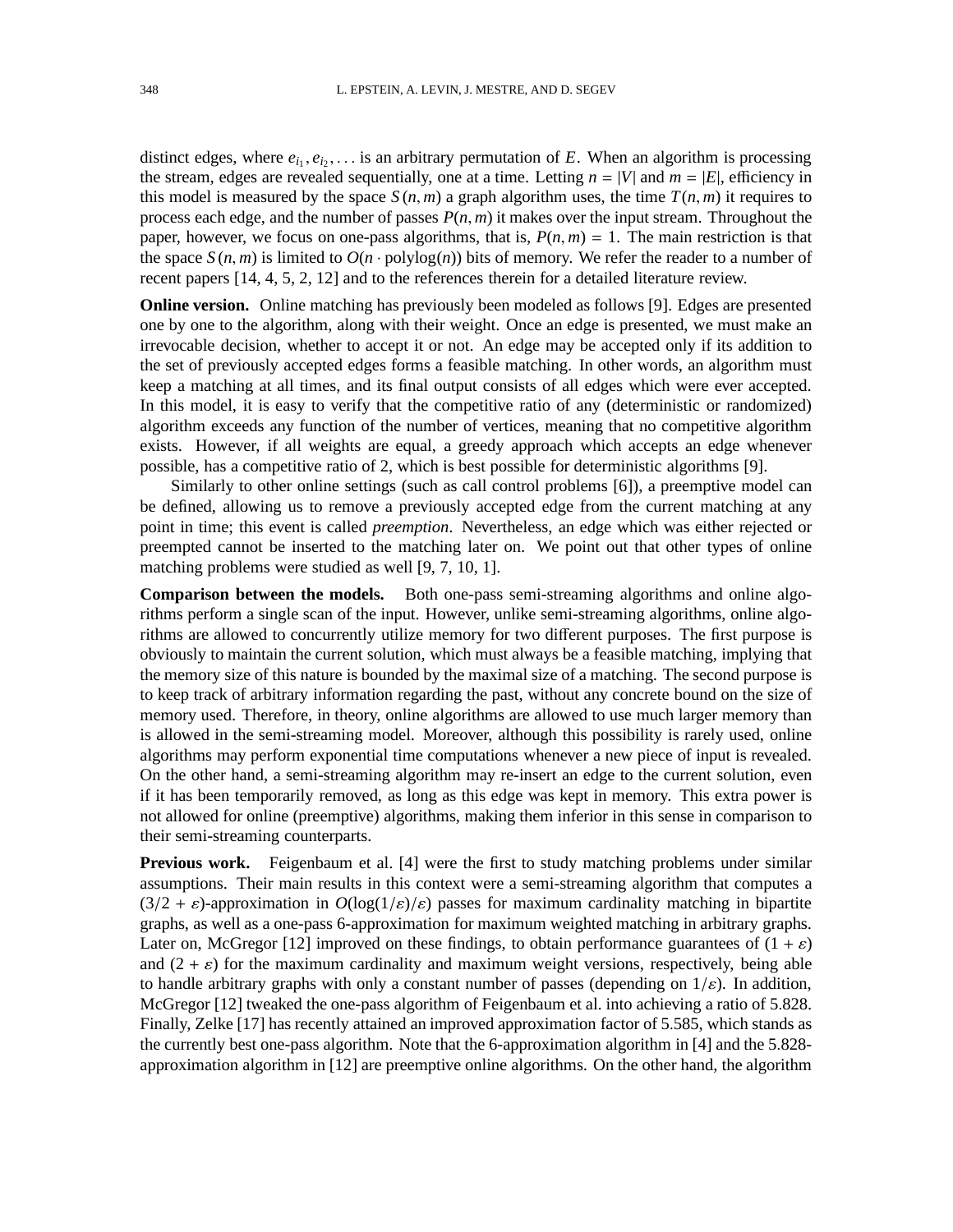of Zelke [17] uses the notion of shadow-edges, which may be re-inserted into the matching, and hence it is not an online algorithm.

**Main result I.** The first contribution of this paper is to improve on the above-mentioned results, by devising a deterministic one-pass algorithm in the semi-streaming model, whose performance guarantee is  $4.91 + \varepsilon$ . In a nutshell, our approach is based on partitioning the edge set into  $O(\log n)$ weight classes, and computing a separate maximal matching for each such class in online fashion, using  $O(n \cdot \text{polylog}(n))$  memory bits overall. The crux lies in proving that the union of these matchings contains a single matching whose weight compares favorably to the optimal one. The specifics of this algorithm are presented in Section 2.

**Main result II.** Our second contribution is motivated by the relation between semi-streaming algorithms and *preemptive* online algorithms, which must maintain a feasible matching at any point in time. To our knowledge, there are currently no lower bounds on the competitive ratio that can be achieved by incorporating preemption. Thus, we also provide a lower bound of 4.967 on the performance guarantee of any such deterministic algorithm. As a result, we show that improved one pass algorithms for this problem must store more than just a matching in memory. Further details are provided in Section 3.

**Main result III.** We conclude with the first ever experimental study in the context of semistreaming algorithms for matching problems, conducted in order to compare the practical performance of our approach to that of previously suggested algorithms. In Section 4, we demonstrate that by carefully calibrating some cut-off parameters, combined with the idea of running multiple algorithms in parallel, one can achieve practical performance guarantees that far exceed theoretical ones, at least when real-life instances are considered.

## **2. The Semi-Streaming Algorithm**

This section is devoted to obtaining main result I, that is, an improved one-pass algorithm for the weighted matching problem in the semi-streaming model. We begin by presenting a simple deterministic algorithm with a performance guarantee of 8. We then show how to randomize its parameters, still within the semi-streaming framework, and obtain an expected approximation ratio of 4.9108. Finally, we de-randomize the algorithm by showing how to emulate the required randomness using multiple copies (constant number) of the deterministic algorithm, while paying an additional additive factor of at most  $\varepsilon$ , for any fixed  $\varepsilon > 0$ .

## **2.1. A simple deterministic approach**

**Preliminaries.** We maintain the maximum weight of any edge  $w_{\text{max}}$  seen so far in the input stream. Clearly, the maximum weight matching of the edges seen so far has weight in the interval  $\left[w_{\text{max}}, \frac{n}{2}\right]$  $\frac{n}{2}w_{\text{max}}$ . We denote a maximum weight matching and its cost by orr; it should be clear which one is meant from the context. Note that if we disregard all edges with weight at most  $\frac{2\tilde{\epsilon}w_{\text{max}}}{n}$ , the weight of the maximum weight matching in the resulting instance decreases by an additive term of at most  $\tilde{\varepsilon} w_{\text{max}} \leq \tilde{\varepsilon}$  or  $\overline{\varepsilon}$ .

Our algorithm has a parameter  $\gamma > 1$ , and a value  $\phi > 0$ . We define weight classes of edges in the following way. For every  $i \in \mathbb{Z}$ , we let the class  $W_i$  be the collection of edges whose weight is in the interval  $\left[\phi\gamma^i, \phi\gamma^{i+1}\right]$ . We note that by our initial assumption, the weight of each edge is in the interval  $\left[\frac{2\tilde{\epsilon}w_{\text{max}}}{n}\right]$  $\left[v_{\text{max}}\right]$ , and we say that a weight class  $W_i$  is *under consideration* if its weight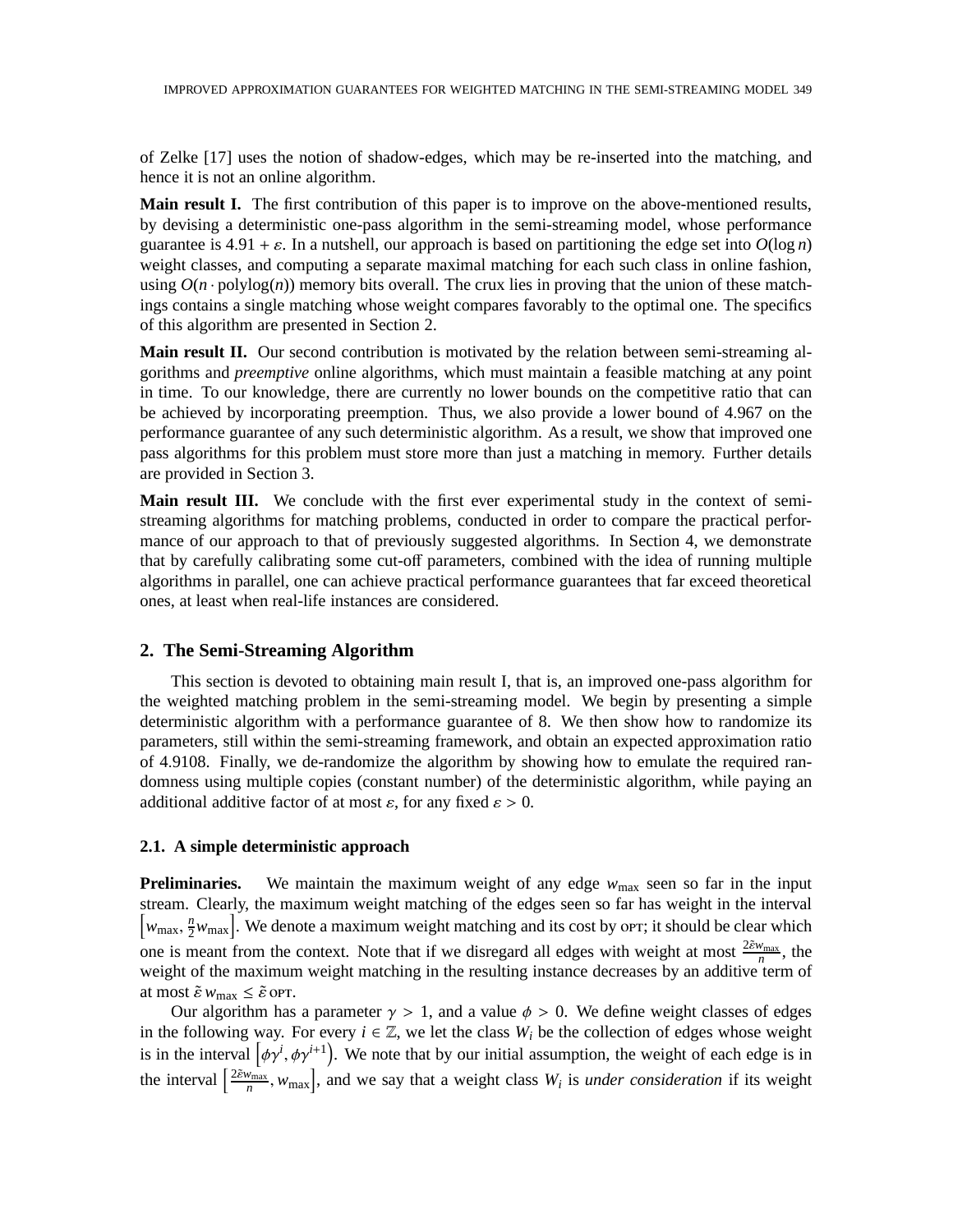interval  $\left[\phi\gamma^{i},\phi\gamma^{i+1}\right)$  intersects  $\left[\frac{2\tilde{\epsilon}w_{\text{max}}}{n}\right]$  $\left[v_{\text{max}}\right]$ . The number of classes which are under consideration at any point in time is  $O\bigl(\log_\gamma \frac{n}{\tilde\epsilon}\bigr)$  $\frac{n}{\tilde{\varepsilon}}$ ).

**The algorithm.** Our algorithm simply maintains the list of classes under consideration and maintains a maximal (unweighted) matching for each such class. In other words, when the value of  $w_{\text{max}}$ changes, we delete from the memory some of these matchings, corresponding to classes that are no longer under consideration. Note that to maintain a maximal matching in a given subgraph, we only need to check if the two endpoints of the new edge are not covered by existing edges of the matching.

To conclude, for every new edge  $e \in E$  we proceed as follows. We first check if  $w(e)$  is greater than the current value of  $w_{\text{max}}$ . If so, we update  $w_{\text{max}}$  and the list of weight classes under consideration accordingly. Then, we find the weight class of  $w(e)$ , and try to extend its corresponding matching; i.e., *e* will be added to this matching if it remains a matching after doing so.

Note that at each point the content of the memory is comprised of a fixed number of parameter values and a collection of  $O\left(\log_\gamma \frac{n}{\tilde\epsilon}\right)$  $\left(\frac{n}{\tilde{\varepsilon}}\right)$  matchings, consisting of  $O\left(n\log_\gamma\frac{n}{\tilde{\varepsilon}}\right)$  $\left(\frac{n}{\tilde{\varepsilon}}\right)$  edges overall. Therefore, our algorithm indeed falls in the semi-streaming model.

At the conclusion of the input sequence, we need to return a single matching rather than a collection of matchings. To this end, we could compute a maximum weighted matching of the edges in the current memory. However, for the specific purposes of our analysis, we use the following faster algorithm. We sort the edges in memory in decreasing order of weight classes, such that the edges in  $W_i$  appear before those in  $W_{i-1}$ , for every *i*. Using this sorted list of edges, we apply a greedy algorithm for selecting a maximal matching, in which the current edge is added to this matching if it remains a matching after doing so. Then, the post-processing time needed is linear in the size of the memory used, that is,  $O(n \log_\gamma \frac{n}{\tilde{\varepsilon}})$  $\frac{n}{\tilde{e}}$ ). This concludes the presentation of the algorithm and its implementation as a semi-streaming algorithm.

**Analysis.** For purposes of analysis, we round down the weight of each edge so that the weight of all edges in  $W_i$  equals  $\phi \gamma^i$ . This way, we obtain *rounded* edge weights. For our optimal solution opr let us denote by  $\overline{or}$  its rounded weight. The next claim follows from the definition of  $W_i$ .

# **Lemma 2.1.**  $\text{OPT} \leq \gamma \text{OPT}'$ .

As an intermediate step, we analyze an improved algorithm that keeps all weight classes. That is, for each *i*, we use  $M_i$  to denote the maximal matching of class  $W_i$  at the end of the input, and denote by *M* the solution obtained by this algorithm, if we would have applied it. Similarly, we denote by  $\text{OPT}_i$  the set of edges in ort which belong to  $W_i$ . For every *i*, we define the set of vertices  $P_i$ , associated with  $W_i$ , to be the set of endpoints of edges in  $M_i$  that are not associated with higher weight classes:

$$
P_i = \{ u, v \mid (u, v) \in M_i \} \setminus (P_{i+1} \cup P_{i+2} \cup \cdots).
$$

For a vertex  $p \in P_i$ , we define its associated weight to be  $\phi \gamma^i$ . For vertices which do not belong to any *P<sup>i</sup>* , we let their associated weight be zero. We next bound the total associated weight of all vertices.

**Lemma 2.2.** *The total associated weight of all vertices is at most*  $\frac{2\gamma}{\gamma-1} \cdot w(M)$ *.* 

*Proof.* Consider a vertex  $u \in P_i$  and let  $(u, v)$  be the edge in  $M_i$  adjacent to  $u$ . If  $(u, v) \in M$  then we charge the weight associated with *u* to the edge  $(u, v)$ . Thus, an edge  $e \in M_i$  is charged at most twice from vertices associated with its own weight class. Otherwise, if  $(u, v) \notin M$  then there must be some other edge  $e \in M \cap M_j$ , for some  $j > i$ , that prevented us from adding  $(u, v)$  to M, in which case we charge the weight associated with *u* to *e*. Notice that  $u \notin e$ , or otherwise, *u* would not be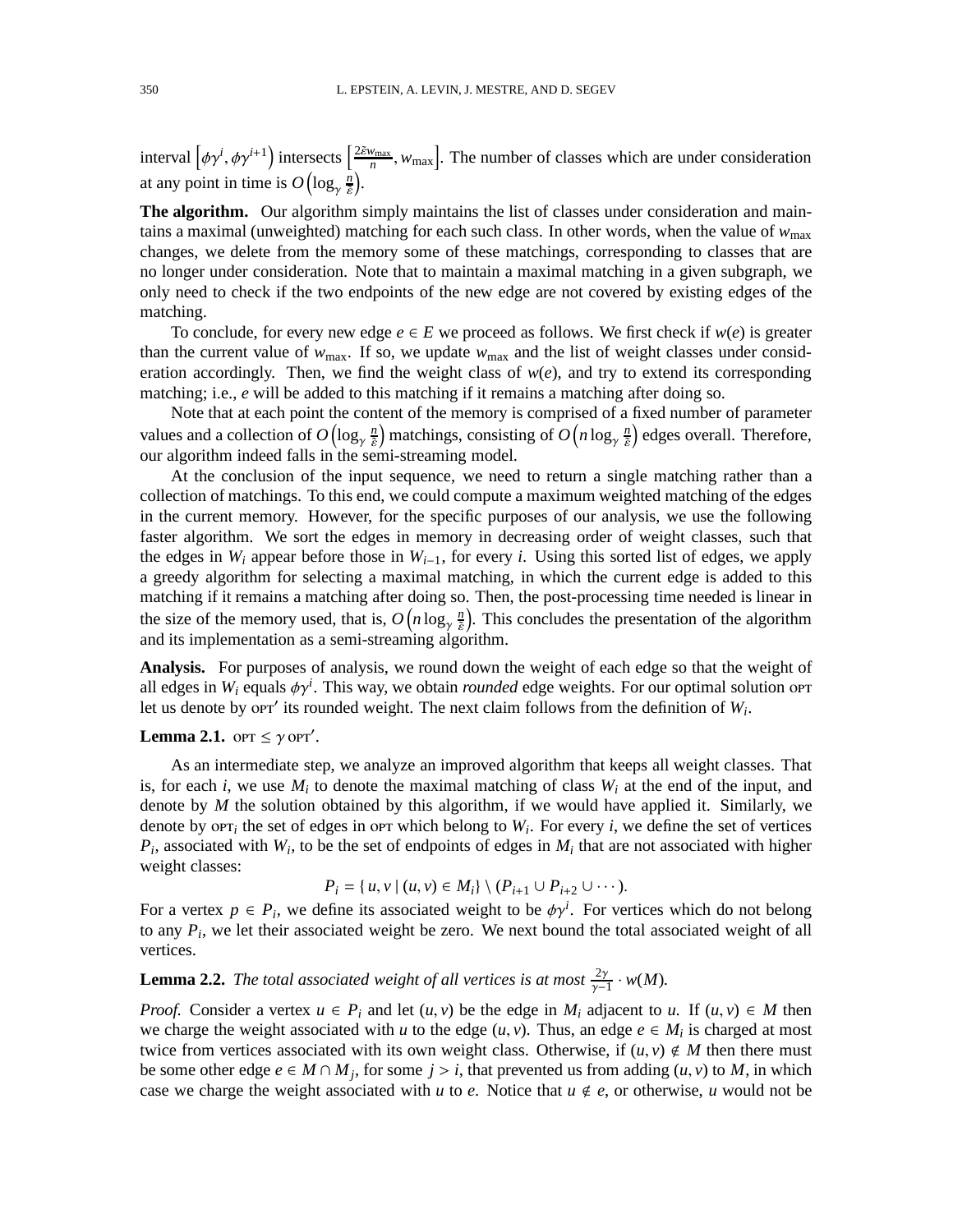associated with  $W_i$ . Thus, the edge  $e \in M_j$  must be of the form  $e = (v, x)$  and can only be charged twice from vertices in weight class *i*, once through *v* and once through *x*.

To bound the ratio between  $w(M)$  and the total associated weight of the vertices, it suffices to bound the ratio between the weight of an edge  $e \in M$  and the total associated weight of the vertices which are charged to *e*. Assume that  $e \in M_j$ , then there are at most two vertices which are charged to *e* and class *i* for all  $i \leq j$ , and no vertex is associated to *e* and class *i* for  $i > j$ . Hence, the total associated weight of these vertices is at most

$$
2\sum_{i\leq j}\phi\gamma^i<2\phi\gamma^j\cdot\sum_{i=0}^\infty\frac{1}{\gamma^i}=2\phi\gamma^j\cdot\frac{1}{1-1/\gamma}=\phi\gamma^j\cdot\frac{2\gamma}{\gamma-1},
$$

and the claim follows since  $w(e) \geq \phi \gamma^{j}$ .

It remains to bound or r' with respect to the total associated weight.

# Lemma 2.3. The total weight associated with all vertices is at most opr'.

*Proof.* It suffices to show that for every edge  $e = (x, y) \in \text{OPT}_i$  the maximum of the associated weights of *x* and *y* is at least the rounded weight of *e*. Suppose that this claim does not hold, then *x* and *y* are not covered by  $M_i$ , as otherwise their associated weight would be at least  $\phi \gamma^i$ . Hence, when the algorithm considered *e*, we would have added *e* to *M<sup>i</sup>* , contradicting our assumption that *x* and *y* are not covered by *M<sup>i</sup>* .

Now instead of considering all weight categories, we construct the matching *M* only using edges with weight at least  $\frac{2\tilde{\epsilon}w_{\text{max}}}{n}$ . Using the above sequence of lemmas, and recalling that we lose another  $\frac{1}{1-\tilde{\epsilon}}$  factor in the approximation ratio due to disregarding these cheap edges, we obtain the following inequality:

$$
\text{OPT} \le \gamma \text{OPT}' \le \frac{1}{1 - \tilde{\varepsilon}} \cdot \frac{2\gamma^2}{\gamma - 1} \cdot w(M). \tag{2.1}
$$

For any  $\varepsilon > 0$ , setting  $\tilde{\varepsilon} = \frac{\varepsilon}{(2\gamma^2/(\gamma-1)) + \varepsilon}$ , we get an approximation ratio of  $\frac{2\gamma^2}{\gamma - 1}$  $\frac{2\gamma^2}{\gamma-1} + \varepsilon$ . This ratio is optimized for  $\gamma = 2$ , where it equals  $(8 + \varepsilon)$ . Hence, we have established the following theorem.

**Theorem 2.4.** *For any fixed*  $\varepsilon > 0$ , *there is a deterministic one-pass semi-streaming algorithm whose approximation ratio is*  $8 + \varepsilon$ *.* 

#### **2.2. Improved approximation ratio through randomization**

In what follows, we analyze a randomized variant of the deterministic algorithm which was presented in the previous subsection. In general, this variant sets the value of  $\phi$  to be  $\phi = \gamma^{\delta}$  where  $\delta$ is a random variable. This method is commonly referred to as *randomized geometric grouping* [8].

Formally, let  $\delta$  be a continuous random variable which is uniformly distributed on the interval [0, 1). We define the weight class  $W_i(\delta)$  to be the edges whose weight is in the interval  $\left[\gamma^{i+\delta}, \gamma^{i+1+\delta}\right]$ , and run the algorithm as in the previous subsection. Note that this algorithm uses only the partition of the edges into classes and not the precise values of their weights. In addition, we denote by  $M(\delta)$ the resulting matching obtained by the algorithm, and by  $TW(\delta)$  the total associated weight of the vertices, where for a vertex  $p \in P_i$  we define its associated weight to be  $\gamma^{i+\delta}$ ; i.e., the minimal value in the interval defining  $W_i(\delta)$ . We also denote by orr'( $\delta$ ) the value of orr' for this particular  $\delta$ .

For any fixed value of  $\delta$ , inequality (2.1) immediately implies or  $\delta(\delta) \leq (\frac{2\gamma}{\gamma} - \delta)$  $\frac{2\gamma}{\gamma-1}+\varepsilon$  · *w*(*M*( $\delta$ )). Note that orr'( $\delta$ ) and  $w(M(\delta))$  are random variables, such that for each realization of  $\delta$  the above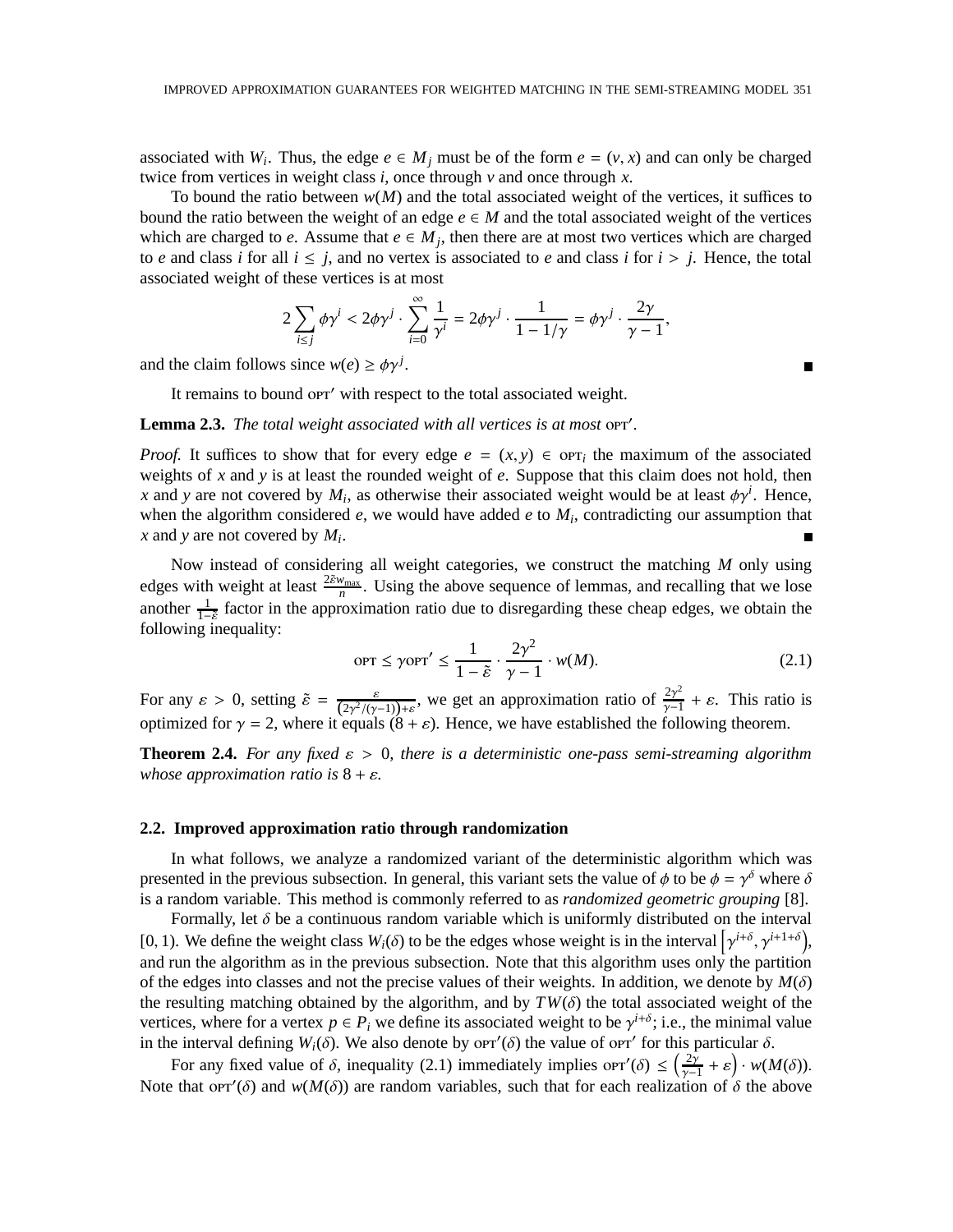inequality holds. Hence, this inequality holds also for their expected values. That is, we have established the following lemma where  $E_{\delta}[\cdot]$  represents expectation with respect to the random variable  $\delta$ .

**Lemma 2.5.**  $E_{\delta}[\text{OPT}'(\delta)] \leq (\frac{2\gamma}{\gamma - 1})$  $\frac{2\gamma}{\gamma-1}+\varepsilon$   $\cdot$  E<sub>δ</sub>[w(M(δ))].

We next upper bound or in terms of  $E_{\delta}[\text{OPT}'(\delta)]$ .

**Lemma 2.6.**  $\frac{\gamma \ln \gamma}{\gamma - 1} \cdot E_{\delta}[\text{OPT}'(\delta)] \ge \text{OPT}.$ 

*Proof.* We will show the corresponding inequality for each edge  $e \in \text{OPT}$ . We denote by  $w'_\delta(e)$  the rounded weight of *e* for a specific value of  $\delta$ . Then, it suffices to show that  $\frac{\gamma \ln \gamma}{\gamma - 1} \cdot E_{\delta}[w_{\delta}'(e)] \geq w(e)$ . Let *p* be an integer, and let  $0 \le \alpha < 1$  be the value that satisfies  $w(e) = \gamma^{p+\alpha}$ . Then, for  $\delta \le \alpha$ , *w* ′  $\gamma'_{\delta}(e) = \gamma^{p+\delta}$ , and for  $\delta > \alpha$ ,  $w'_{\delta}$  $\gamma_{\delta}(e) = \gamma^{p-1+\delta}$ , thus the expected rounded weight of *e* over the choices of  $\delta$  is

$$
E_{\delta}[w'_{\delta}(e)] = \int_0^{\alpha} \gamma^{p+\delta} d\delta + \int_a^1 \gamma^{p-1+\delta} d\delta = \frac{1}{\ln \gamma} \cdot (\gamma^p (\gamma^{\alpha} - 1) + \gamma^{p-1} (\gamma - \gamma^{\alpha})) = w(e) \cdot \left(1 - \frac{1}{\gamma}\right) \frac{1}{\ln \gamma},
$$

and the claim follows.

Combining the above two lemmas we obtain that the expected weight of the resulting solution is at least  $\left(\frac{(\gamma-1)^2}{2\gamma^2 \ln 2}\right)$  $\frac{(\gamma-1)^2}{2\gamma^2 \ln \gamma} + \varepsilon$ . This approximation ratio is optimized for  $\gamma \approx 3.513$ , where it is roughly  $(4.9108 + \varepsilon)$ . Hence, we have established the following theorem.

**Theorem 2.7.** *For any fixed*  $\varepsilon > 0$ *, there is a randomized one-pass semi-streaming algorithm whose expected approximation ratio is roughly* 4.9108 + ε*.*

## **2.3. Derandomization**

Prior to presenting our de-randomization, we slightly modify the randomized algorithm of the previous subsection. In this variation, instead of picking  $\delta$  uniformly at random from the interval [0, 1) we pick  $\delta'$  uniformly at random from the discrete set  $\{0, \frac{1}{a}\}$  $\frac{1}{q}$ ,  $\frac{2}{q}$  $\frac{2}{q}, \ldots, \frac{q-1}{q}$  $\left\{\frac{-1}{q}\right\}$ , where *q* is a parameter whose value will be determined later. We apply the same method as in the previous section, replacing  $\delta$  by  $\delta'$ . Then, using Lemma 2.5, we obtain  $E_{\delta'}[\text{OPT}'(\delta')] \leq \left(\frac{2\gamma}{\gamma-1}\right)^{1/2}$  $\frac{2\gamma}{\gamma-1}+\varepsilon\bigg)\cdot E_{\delta'}[w(M(\delta'))]$ . To extend Lemma 2.6 to this new setting, we note that  $\delta'$  can be obtained by first picking  $\delta$  and then rounding it down to the largest number in  $\{0, \frac{1}{a}\}$  $\frac{1}{q}$ ,  $\frac{2}{q}$  $\frac{2}{q}, \ldots, \frac{q-1}{q}$  $\left\{\frac{-1}{q}\right\}$  which is at most  $\delta$ . In this way, we couple the distributions of  $\delta$  and  $\delta'$ . Now consider the rounded weight of an edge *e* in orr in the two distinct values of  $\delta$  and  $\delta'$ . The ratio between the two rounded weights is at most  $\gamma^{1/q}$ . Therefore, we establish that  $\frac{\gamma \ln \gamma}{\gamma - 1} \cdot \gamma^{1/q} \cdot E_{\delta'}$  [orr'( $\delta'$ )] ≥ orr, and the resulting approximation ratio of the new variation is  $\frac{2\gamma^{2+1/q} \ln \gamma}{(\gamma-1)^2}$  $\frac{d^{2+1/q} \ln \gamma}{(\gamma - 1)^2} + \varepsilon$ . By setting *q* to be large enough (picking *q* =  $\lceil \log_{\gamma}^{-1}(\varepsilon/5) \rceil$  is sufficient), the resulting approximation ratio is bounded by  $\frac{2y^2 \ln y}{(y-1)^2}$  $\frac{2\gamma^2 \ln \gamma}{(\gamma - 1)^2} + 2\varepsilon$ .

De-randomizing the new variation in the semi-streaming model is straightforward. We simply run in parallel all  $q$  possible outcomes of the algorithm, one for each possible value of  $\delta'$ , and pick the best solution among the *q* solutions obtained. Since *q* is a constant (for fixed values of  $\varepsilon$ ), the resulting algorithm is still a semi-streaming algorithm whose performance guarantee is  $4.9108 + 2\varepsilon$ . By scaling  $\varepsilon$  prior to applying the algorithm, we establish the following result.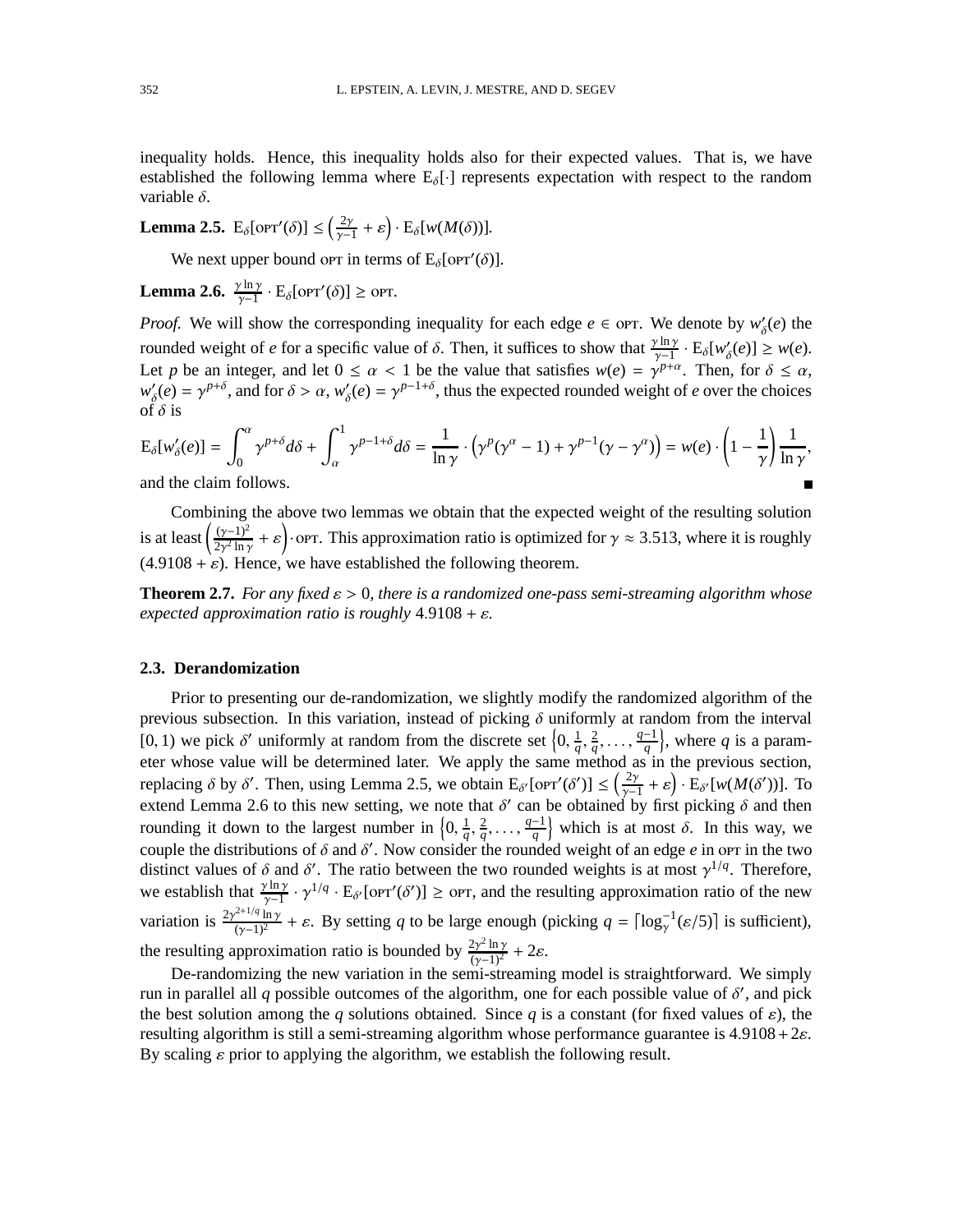**Theorem 2.8.** For any fixed  $\varepsilon > 0$ , there is a deterministic one-pass semi-streaming (4.9108 +  $\varepsilon$ )*approximation algorithm for the weighted matching problem. This algorithm processes each input edge in constant time and required O*(*n*) *time at the end of the input to compute the final output.*

## **3. Online Preemptive Matching**

In this section, we establish the following theorem.

**Theorem 3.1.** *The competitive ratio of any deterministic preemptive online algorithm is at least*  $\mathcal{R}$  –  $\varepsilon$  for any  $\varepsilon$  > 0, where  $\mathcal{R} \approx 4.967$  is the unique real solution of the equation  $x^3 = 4(x^2 + x + 1)$ .

Recall that the algorithm of Feigenbaum et al. [4] and that of McGregor [12] can be viewed as online preemptive algorithms; their competitive ratios are 6 and 5.828, respectively.

**Definitions and properties.** Let  $C = \mathcal{R} - \varepsilon$  for some arbitrary but fixed  $\varepsilon > 0$ . Our goal is to show that the competitive ratio of any deterministic algorithm is at least  $C$ . To this end, we construct an input graph iteratively. In the construction of the input, edge weights come from two sequences. The main sequence  $w_1, w_2, \ldots$ , and the additional sequence is  $w_1$ <sup>'</sup>  $'_{1}, w'_{2}$  $\zeta_2',...$ , are defined as follows:

$$
w_i = \begin{cases} 1 & i = 1 \\ \frac{1}{2C+1} \left( (C^2 + 1) w_{i-1} - C \sum_{j=1}^{i-2} w_j \right) & i > 1 \end{cases} \qquad w'_i = \begin{cases} 1 & i = 1 \\ \frac{1}{C} \left( (C+1) w_i - w_{i-1} \right) & i > 1 \end{cases}
$$
(3.1)

The sequences are defined according to (3.1) as long as  $w_{i-1} \geq w_{i-2}$ . As soon as  $w_{n-1} < w_{n-2}$ for some *n*, both sequences stop with  $w_n$  and  $w'_n$ , respectively. In the full version [3] of this paper we show that the sequences are well defined in the sense that they indeed have finite length. Let  $S_i = \sum_{j=1}^i w_j$  and  $S_0 = 0$ .

From the definition (3.1) and simple algebra, one can derive the following properties of these sequences. We omit their justification due to lack of space.

**Property 1.** For all  $i = 1, ..., n - 2$  we have  $w_i \leq w'_i$ , but  $w_{n-1} > w'_{n-1}$ .

**Property 2.** For all  $i = 1, ..., n - 2$  we have  $Cw_i = S_{i-1} + w_{i+1} + w'_{i+1}$ .

**Property 3.** For all  $i = 1, ..., n - 2$  we have  $Cw'_{i} = S_{i-2} + w_{i} + w_{i+1} + w'_{i+1}$ .

**Input construction, step 1.** To better understand our construction, we advise the reader to consult Figure 1. The input is created in *n* steps. In the initial step, two edges  $(a_1, x_1)$  and  $(b_1, x_1)$ , each of weight  $w_1$ , are introduced. Assume that after both edges have arrived, the online algorithm keeps the edge  $(a_1, x_1)$ .

Every future step can be of two distinct types, which will be described later on. We maintain the following invariants throughout the construction.

**Invariant 1.** Immediately after the *i*th step, the set  $M_i = \{(x_1, b_1), \ldots, (x_i, b_i)\}\$  forms a matching.

**Invariant 2.** Immediately after the *i*th step, the algorithm keeps a single edge *e<sup>i</sup>* , which can be one of two edges:

i) If  $e_i = (x_i, a_i)$  then its weight is  $w_i$  and  $a_i$  is unmatched in  $M_i$ .

ii) If  $e_i = (y_i, c_i)$  then its weight is  $w'_i$ ,  $y_i = x_j$  for some  $j < i$ , and  $c_i$  is unmatched in  $M_i$ .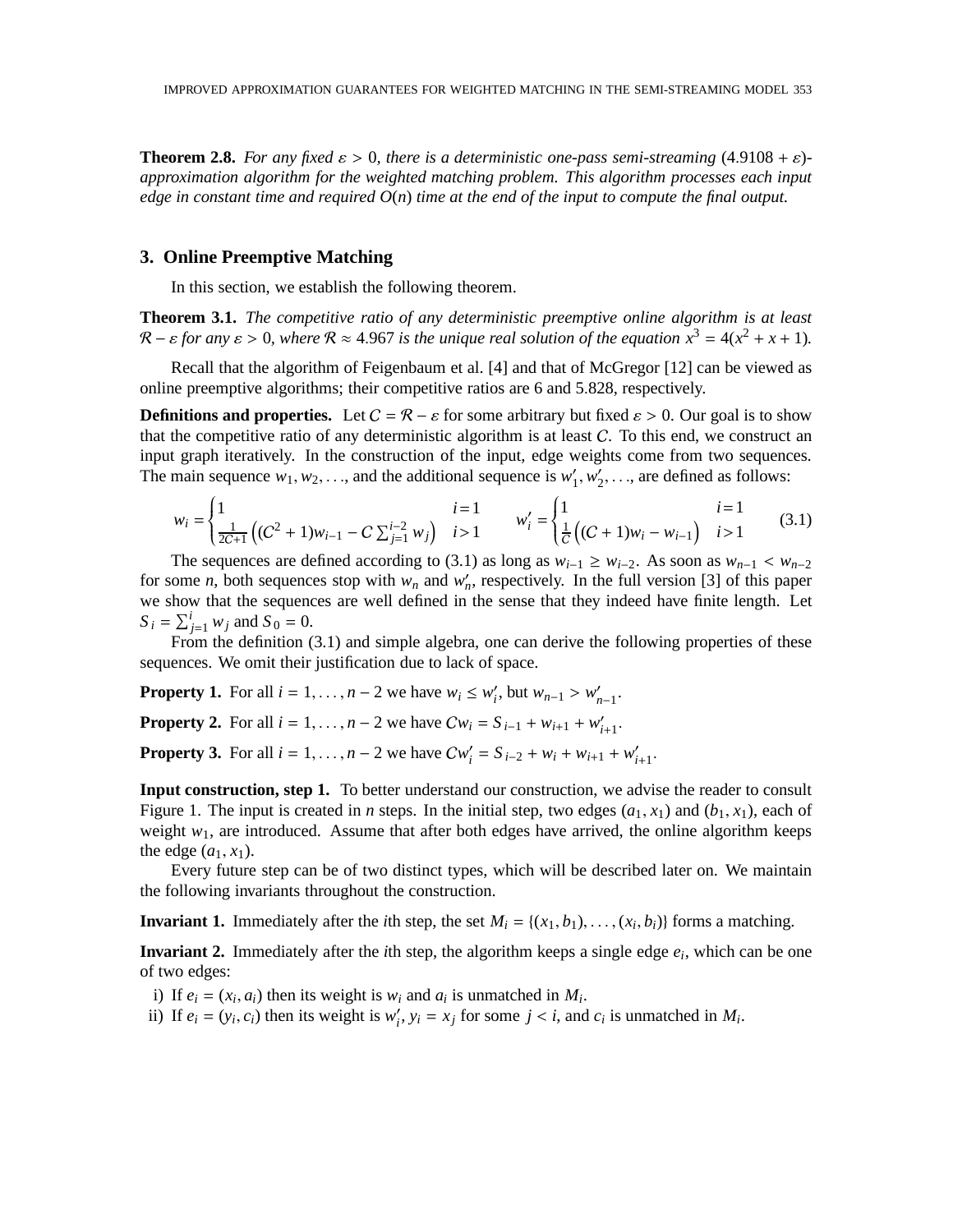

Figure 1: An example of five steps of the lower bound construction. The curved edges denote the edge kept by the online algorithm at each time. In the first two steps, the edges  $(x_i, a_i)$ are chosen by the algorithm. In the third step,  $(x_3, a_3)$  is not chosen by the algorithm, so  $(y_3, c_3)$  arrives next. In the fourth step,  $(x_4, a_4)$  is not chosen by the algorithm, so  $(y_4, c_4)$ arrives next. In the fifth step,  $(x_5, a_5)$  is chosen by the algorithm, so no further edges arrive in this step.

The invariants clearly holds after the first step: The algorithm keeps  $(x_1, a_1)$  and  $a_1$  is free in  $M_1 = \{(x_1, b_1)\}\.$  We next define the subsequent steps and show that the invariants holds throughout.

**Input construction, step**  $i + 1 < n$ **.** We now show how to construct the edges of step  $i + 1$ , for the case  $i + 1 < n$ . We introduce two new edges of weight  $w_{i+1}$ . Let  $x_{i+1}$  be  $a_i$  if  $e_i = (x_i, a_i)$ , and  $x_{i+1}$  be  $c_i$  if  $e_i = (y_i, c_i)$ . The new edges are  $(x_{i+1}, b_{i+1})$ , and  $(x_{i+1}, a_{i+1})$ , where  $a_{i+1}$  and  $b_{i+1}$  are new vertices. According to Invariant 2, the vertex  $x_{i+1}$  is unmatched in  $M_i$ . It follows that  $M_{i+1}$  is a matching and thus Invariant 1 holds in this step. Both edges have a common endpoint with the edge that the algorithm has, and the algorithm can either preempt  $e_i$ , in which case we assume (without loss of generality) that it now has  $(x_{i+1}, a_{i+1})$ , or else it keeps the previous edge. If the algorithm holds onto  $e_i$  then let  $y_{i+1}$  be  $x_i$  if  $e_i = (x_i, a_i)$ , and  $y_{i+1}$  be  $y_i$  if  $e_i = (y_i, c_i)$ . In this case a third edge,  $(y_{i+1}, c_{i+1})$ , with weight of  $w'_{i+1}$  is introduced. The vertex  $c_{i+1}$  is new. There are four cases to consider depending on which edge the algorithm had at the end of the *i*th step and whether it is preempted right away or not.

In the first case, the algorithm has  $e_i = (x_i, a_i)$  at the end of the *i*th step and replaces it with  $(x_{i+1}, a_{i+1}) = (a_i, a_{i+1})$ . Since  $a_{i+1}$  is a new vertex (and different than  $x_{i+1}$ ) it follows that  $a_{i+1}$  is free in  $M_{i+1}$ . Thus, case i) of Invariant 2 holds.

In the second case, the algorithm has  $e_i = (y_i, c_i)$  at the end of the *i*th step and it replaces it with  $(x_{i+1}, a_{i+1}) = (c_i, a_{i+1})$ . It follows that  $a_{i+1}$  is free in  $M_{i+1}$ . Thus, case ii) of Invariant 2 holds.

For the remaining two cases note that if  $w'_i \leq 0$  or  $w_i < 0$  and the algorithm has a single edge of weight  $w_i'$  or  $w_i$ , respectively, then the optimal solution is strictly positive and the value of the algorithm is non-positive, hence the resulting approximation ratio in this case is unbounded.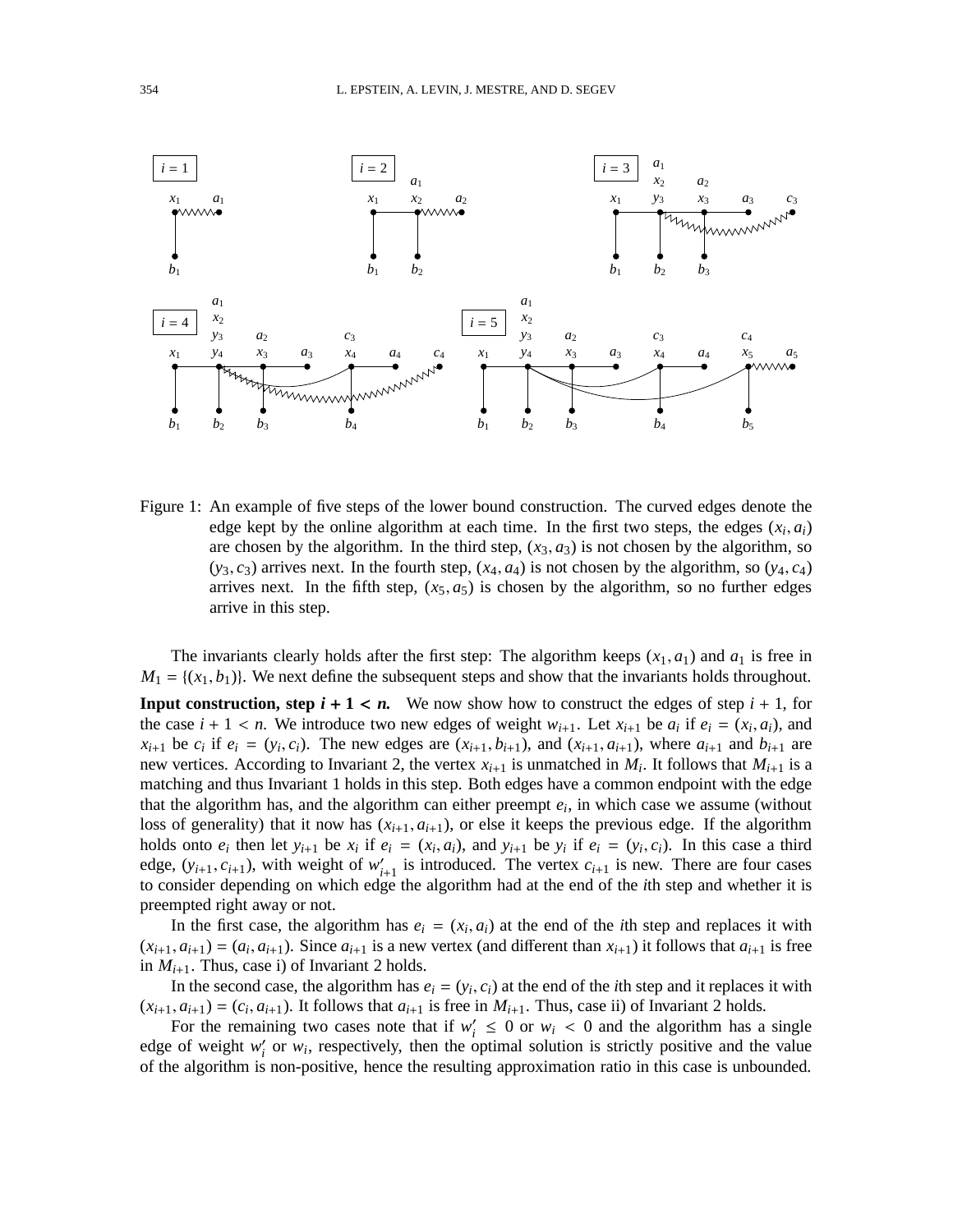Consequently, we can assume without loss of generality that if the algorithm has a single edge at the end of step *i* then its weight is strictly positive.

Now consider the case where the algorithm has  $e_i = (a_i, x_i)$  at the end of the *i*th step but does not replace it with  $(x_{i+1}, a_{i+1}) = (a_i, a_{i+1})$ . If this happens, we show that the algorithm must replace the edge with  $(y_{i+1}, c_{i+1}) = (x_i, c_{i+1})$ . Assume that this is not the case. Then the profit of the algorithm is  $w_i$ . Consider the solution  $M_{i+1} - (x_i, b_i) + (y_{i+1}, c_{i+1})$ . The cost of this matching is  $S_{i+1} - w_i + w'_{i+1}$ , which equals  $Cw_i$ , by Property 2. In other words, the solution kept by the algorithm is C-competitive. Since our goal is to prove precisely this, we can assume this event never happens. Thus, the algorithm must switch to the edge  $(y_{i+1}, c_{i+1})$ , which leads us to case ii) of Invariant 2.

Finally, consider the case where the algorithm has  $e_i = (y_i, c_i)$  at the end of the *i*th step but does not replace it with  $(x_{i+1}, a_{i+1}) = (c_i, a_{i+1})$ . If this happens, we show that the algorithm must replace the edge with  $(y_{i+1}, c_{i+1}) = (y_i, c_{i+1})$ . Assume that this is not the case. Then the profit of the algorithm is  $w'_i$ . Consider the solution  $M_{i+1} - (x_j, b_j) + (y_{i+1}, c_{i+1})$ , where  $j < i$  is the index from case ii) in Invariant 2 that corresponds to  $e_i$ . The cost of this matching is at least  $S_{i+1} - w_{i-1} + w'_{i+1}$ , which equals  $Cw_i'$ , by Property 3. As in the previous case, we can assume this never happens. Thus, the algorithm must switch to the edge  $(x_{i+1}, a_{i+1})$ , which leads us to case ii) of Invariant 2.

This finishes the description of the input graph construction, as well as the justification that Invariants 1 and 2 hold at each step along the way.

**Bounding the competitive ratio.** We next define a recursive formula for *S <sup>i</sup>* . By definition (3.1) of the sequence  $w_i$ , we have

$$
\begin{cases}\nS_0 = 0 \\
S_1 = 1 \\
S_{k+1} = \frac{C^2 + 2C + 2}{2C + 1} S_k - \frac{C^2 + C + 1}{2C + 1} S_{k-1}, \quad \text{for } k \ge 1\n\end{cases}
$$
\n(3.2)

**Lemma 3.2.** *There exists a value of n such that*  $w_{n-2} > w_{n-1}$ ; *for this value,*  $\frac{S_{n-1}}{w_{n-1}} > C$  *holds.* 

*Proof.* The first claim is proved by solving the recurrence (3.2), using standard tools [3]. To prove the second part, note that  $w_{n-2} > w_{n-1}$  is equivalent to  $S_{n-1} - S_{n-2} < S_{n-2} - S_{n-3}$ . Hence using the recursive formula we conclude that

$$
S_{n-1} - 2S_{n-2} + \frac{2C + 1}{-C^2 - C - 1}S_{n-1} + \frac{C^2 + 2C + 2}{C^2 + C + 1}S_{n-2} < 0,
$$

that is,

$$
S_{n-1} \cdot (C^2 + C + 1 - 2C - 1) + S_{n-2} \cdot (C^2 + 2C + 2 - 2C^2 - 2C - 2) < 0,
$$

which is equivalent to  $(C^2 - C)S_{n-1} - C^2S_{n-2} < 0$ , so  $C(S_{n-1} - S_{n-2}) < S_{n-1}$ , and we conclude that  $Cw_{n-1} < S_{n-1}$ , as claimed.  $\blacksquare$ 

Everything is in place to prove the main claim of this section.

*Proof of Theorem 3.1.* From Invariant 2, we conclude that at the end of iteration *n*−1, the algorithm only has the edge  $e_{n-1}$ , which can have weight  $w'_{n-1}$  or  $w_{n-1}$ . From Property 1, it follows that  $max\{w_{n-1}, w'_{n-1}\} = w_{n-1}$ . On the other hand, from Invariant 1, we know that there is a matching with cost  $S_{n-1}$ . Therefore, the competitive ratio of any algorithm is at least  $\frac{S_{n-1}}{w_{n-1}}$ . From Lemma 3.2 we then conclude that the competitive ratio is at least C.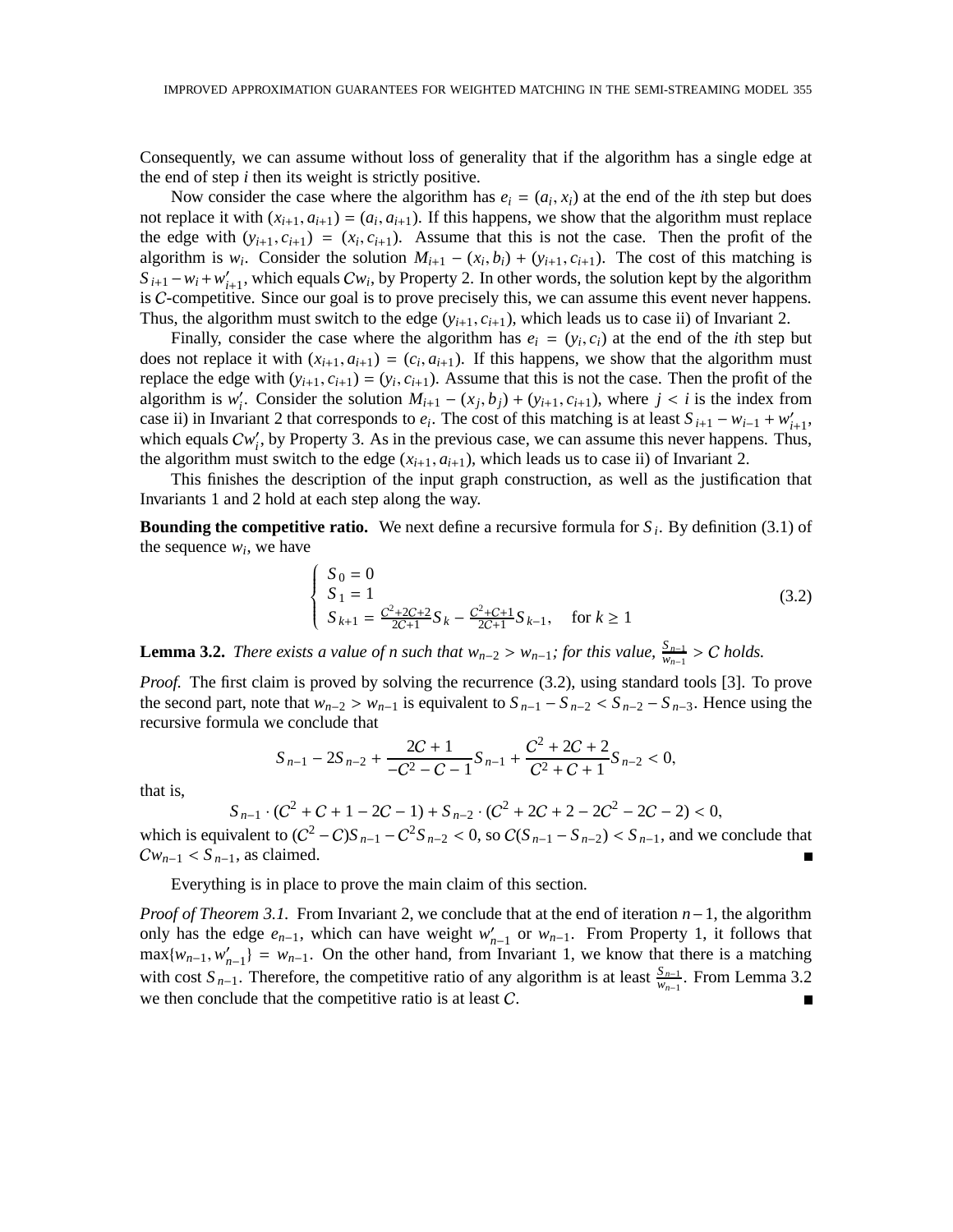### **4. Experimental Evaluation**

In this section, we present the results of an empirical study, conducted in order to compare the practical performance of our approach to that of previously suggested algorithms. More specifically, the complete set of algorithms that have been implemented and extensively tested can be briefly listed as follows:

- LAYERED: The algorithm described in Section 2, which keeps  $O\left(\log \frac{n}{\epsilon}\right)$  matchings.
- ONLINE: The algorithm of McGregor [12], based on keeping a single matching at all times.
- shabow: The algorithm of Zelke [17], with two shadow edges for each matching edge.

For LAYERED and SHADOW, we made use of an addition optimization phase, in which a maximum weight matching is computed among the edges that were kept in memory. The main reason for this extra effort is that we were interested in determining the best possible practical performance that can be extracted out of these algorithms, rather than in worse case performance and nothing more. We point out that this phase is performed only once, and that one can always employ a linear-time approximation [11] should running time be a concern.

**Special features.** Each of above-mentioned algorithms is parameterized. Typically, this parameter is chosen to minimize the worst-case approximation ratio obtained in theory. However, this choice need not be the one leading to the best performance in practice. Therefore, we considered three versions of each algorithm, with different parameters: one was chosen empirically to obtain best possible guarantees; another is the value emanating from the theoretical analysis; and the last one is just averaging these two. We also examined the consequences of combining different algorithms. Under this scheme, all algorithms are executed in parallel and, at the end, a maximum weight matching is computed with respect to the collection of edges kept by any of these algorithms.

**Actual tests performed.** We evaluated LAYERED, ONLINE, and SHADOW with test graphs of roughly 1000 vertices. Following the approach of previous experimental papers in this context [13, 11], we investigated three different classes of graphs:

- Geometric: Points were drawn uniformly at random from the unit square; the weight of an edge is the Euclidean distance between its endpoints.
- Real world: Points are taken from geometric instances in the TSPLIB [15]; once again, edge weights are determined by Euclidean distances.
- Random: The weight of each edge is an integer picked uniformly and independently at random from  $1, \ldots, |V|$ .

From each of these classes, we generated 10 base instances. In addition, as the performance of all algorithms under consideration depends heavily on the particular order by which edges are revealed, each algorithm was tested on every base instance for 200 independent runs, with a random edge permutation each time. To speed up the experiments all graphs were sparsified by keeping, for each vertex, the connections to one third of its closest nodes. The results are presented in Figure 2.

**Conclusions.** One can notice right away that the algorithms in question perform significantly better when their respective parameters are set considerably lower than the best theoretical value (1.2 for  $L$ AYERED, and 1.1 for ONLINE and  $\text{SHADOW}$ ). With this optimization in place, it appears that online and shapow have comparable performance, but outperform LAYERED.

Regarding the combination of several algorithms, we compared for each algorithm the combined output of its three versions (depending on parameter setting) and the outcome of combining the best version of each of the three algorithms. We consistently observed that it is preferable to combine the output of completely different algorithms rather than the same algorithm with different parameters.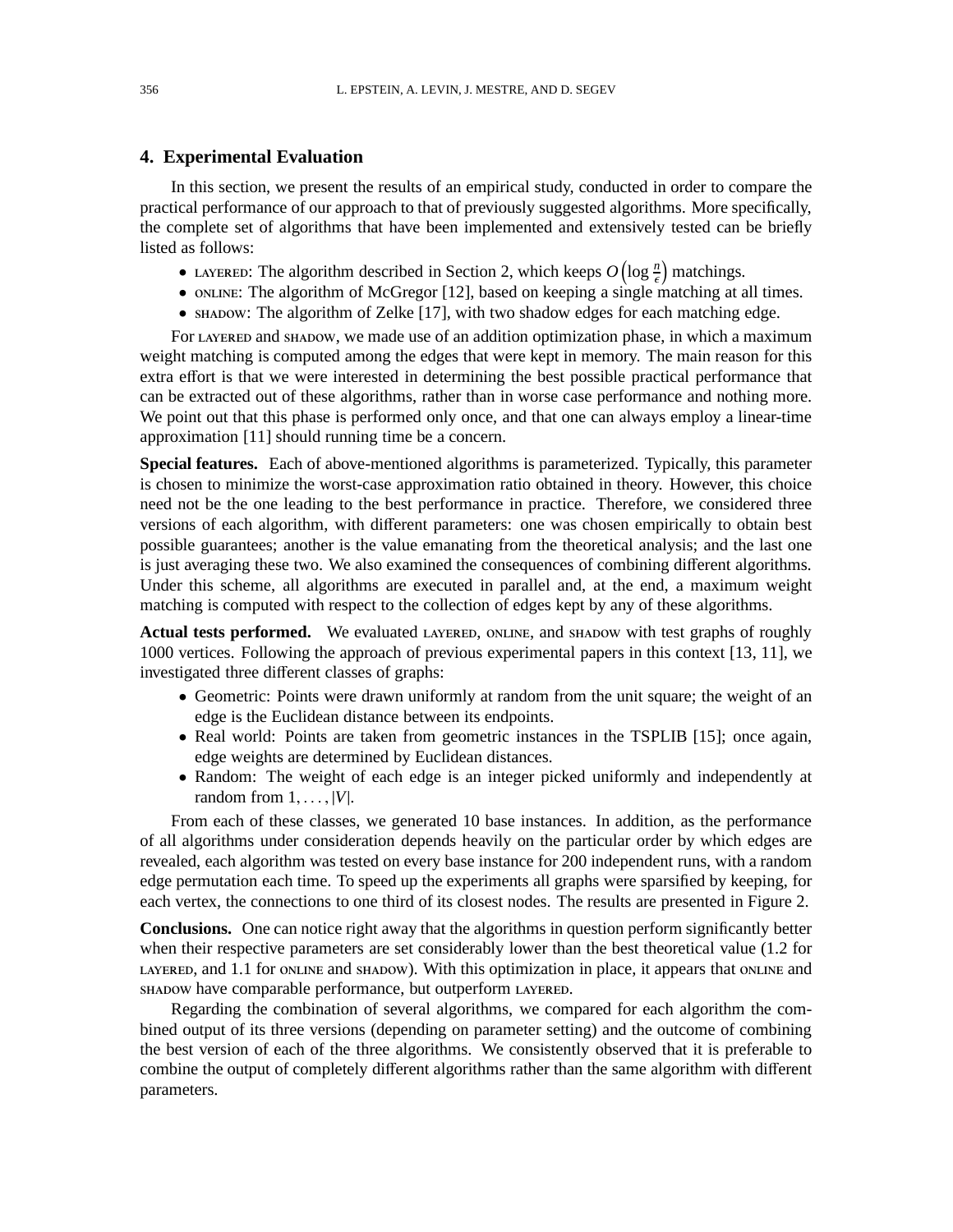

Figure 2: The results of individual algorithms appear on the left column, while the performance of combining them is shown on the right. The algorithms are specified as x-axis labels using first letters (L for LAYERED, O for ONLINE, and S for SHADOW), followed by the precise parameter value for that version. Box plots describing the outcome of our experiments are given above. Each box contains outcomes with performance between the .25 and .75 quartile, where the horizontal line inside designated the median.